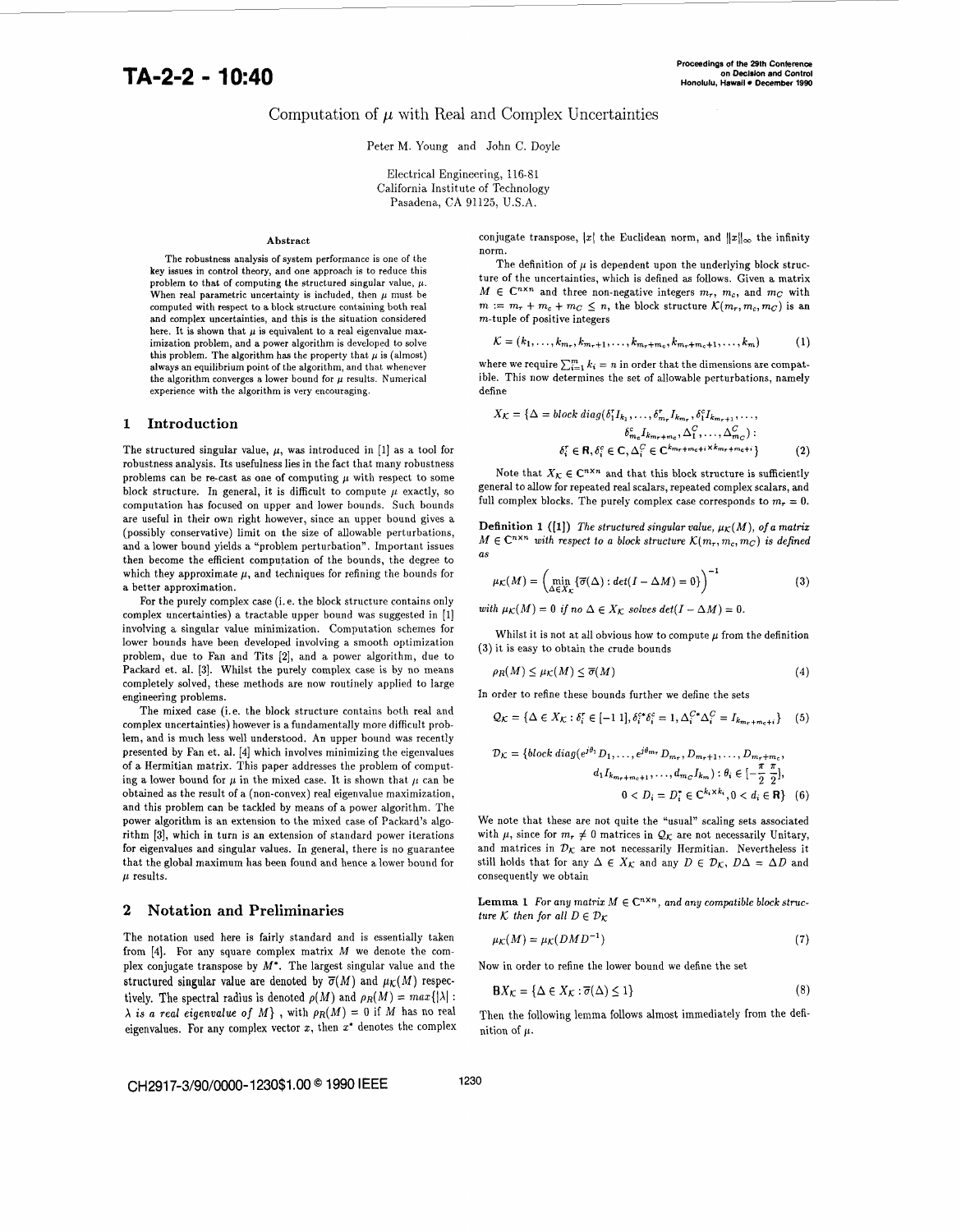**Lemma 2** For any matrix  $M \in \mathbb{C}^{n \times n}$ , and any compatible block structure *K* 

$$
\mu_{\mathcal{K}}(M) = \max_{\Delta \in \mathbf{B} X_{\mathcal{F}}} \rho_R(\Delta M) \tag{9}
$$

In the light of (7) and (9), noting that  $Q_K \subset B X_K$  we can refine the bounds in (4) to obtain

**Lemma 3** For any matrix  $M \in C^{n \times n}$ , and any compatible block structure *K* 

$$
\max_{Q \in \mathcal{Q}_{\mathcal{K}}} \rho_R(QM) \le \mu_{\mathcal{K}}(M) \le \inf_{D \in \mathcal{D}_{\mathcal{K}}} \overline{\sigma}(DMD^{-1})
$$
\n(10)

It is clear that the use of  $\mathcal{D}_{\mathcal{K}}$  in the right hand inequality gains us nothing in terms of the upper bound over the more "usual" choice (see [4]) since any  $D \in \mathcal{D}_K$  may be factored into the product of a Unitary and a Hermitian matrix, and singular values are invariant under Unitary transformations. However we choose to work with this set for reasons which will become clear later.

## **3 Lower Bound as a Maximization**

The lower bound (10) for the mixed case is a real eigenvalue maximization problem. In the purely complex case  $(m_r = 0)$  we can replace  $\rho_R$ by  $\rho$  and it was shown by Doyle [1] that in fact the lower bound is equal to  $\mu$ . This represents a great reduction in the complexity of the problem over (9) since we are now only required to maximize over the boundary of the set. In this section we show that the lower bound for the mixed case (10) also holds with equality, and hence it is still sufficient to consider the complex uncertainties on their boundary. We note, however, that the definition of  $\mathcal{Q}_F$  requires us to search over the full range of the real perturbations. The following lemma is taken from  $[1]$ .

**Lemma 4** ([1]) Let  $p: C^k \to C$  be a (multivariable) polynomial and *define*  $\beta = min{\{\Vert z \Vert_{\infty} : p(z) = 0\}}$  *then there exists*  $a \ z \in \mathbb{C}^k$  *such that*  $p(z) = 0$  and for every *i*,  $|z_i| = \beta$ 

This is now used to prove the main result of this section.

**Theorem 1** For any matrix  $M \in \mathbb{C}^{n \times n}$ , and any compatible block structure *K* 

$$
\max_{Q \in \mathcal{Q}_{\mathcal{K}}} \rho_R(QM) = \mu_{\mathcal{K}}(M) \tag{11}
$$

**Proof:** Trivial from (10) if  $\mu_K(M) = 0$ . So assume  $\mu_K(M) = \beta >$ 0, and this value is achieved for some perturbation  $\hat{\Delta}$ , i.e.  $det(I \Delta M$ ) = 0 and  $\overline{\sigma}(\hat{\Delta}) \leq \frac{1}{\beta}$ . Now *fix* the real perturbations at these "optimal" values  $(\delta_i^r = \hat{\delta}_i^r, i = 1, \ldots, m_r \text{ with } |\hat{\delta}_i^r| \leq \frac{1}{\beta})$ . Now allow the complex part of  $\Delta$  to vary and consider minimizing  $\overline{\sigma}(\Delta)$  subject to  $det(I - \Delta M) = 0$ . Performing an SVD on  $\Delta$  we obtain  $det(I U\Sigma VM$ ) = 0 where *U* and *V* are (block diagonal) Unitary matrices and

$$
\Sigma = diag(\hat{\delta}_1^{\mathsf{T}} I_{k_1}, \ldots, \hat{\delta}_{m_{\mathsf{T}}}^{\mathsf{T}} I_{k_{m_{\mathsf{T}}}}, \delta_1^{\mathsf{c}} I_{k_{m_{\mathsf{T}}}+1}, \ldots, \delta_{m_{\mathsf{c}}}^{\mathsf{c}} I_{k_{m_{\mathsf{T}}}+m_{\mathsf{c}}}, \gamma_1^{\mathsf{c}}, \ldots, \gamma_k^{\mathsf{c}})
$$

with  $k = \sum_{i=m_r+m_c+1}^{m} k_i$ . This is a polynomial in  $\delta_1^c, \ldots, \delta_{m_c}^c, \gamma_1^c, \ldots, \gamma_k^c$ and so applying lemma 4 we have a solution with  $|\hat{\delta}_1^c| = \ldots = |\hat{\delta}_{m_c}^c| =$  $|\hat{\gamma}_1^c| = \ldots = |\hat{\gamma}_k^c| = \frac{1}{\hat{\beta}}$  and  $\hat{\beta} \geq \beta$ . Now suppose  $\hat{\beta} > \beta$ , say  $\hat{\beta} = \beta + \epsilon$ for some  $\epsilon > 0$ , then since the roots of a polynomial are continuous functions of the coefficients we can find a  $\delta>0$  so that

$$
|\delta_i^{\tau} - \hat{\delta}_i^{\tau}| < \delta, i = 1, \dots, m_{\tau} \Rightarrow |\delta_i^c - \hat{\delta}_i^c| < \frac{\epsilon}{2}, i = 1, \dots, m_c
$$
\n
$$
|\gamma_i^c - \hat{\gamma}_i^c| < \frac{\epsilon}{2}, i = 1, \dots, k
$$

Then move each  $\left|\delta_i^r\right|$  down by  $\frac{\delta}{2}$  and we can find a  $\Delta$  solving  $det(I \Delta M$ ) = 0 with  $\overline{\sigma}(\Delta) < \frac{1}{\beta}$  contradicting the definition of  $\mu$ . Thus  $\hat{\beta} = \beta$  and it is now easy to check that for this solution  $\beta \hat{\Delta} = \hat{Q} \in \mathcal{Q}_K$ with  $\rho_R(\tilde{Q}M) = \beta = \mu_K(M)$ .  $\Box$ 

## **4 Facts from Matrix Theory and Linear Algebra**

#### **4.1 Eigenvalue Perturbation Theory**

This section reviews some eigenvalue perturbation theory we will need in Section *5.* The material is fairly standard and is presented without proof (see *[5]* for further details).

Suppose we have a complex matrix  $M(t) \in \mathbb{C}^{n \times n}$  depending analytically on the real parameter t. Then denote  $M_0 := M(0)$  and suppose that this matrix has a distinct (i.e. algebraic multiplicity one) eigenvalue  $\lambda_0$ , with right and left eigenvectors  $x_0$  and  $y_0$  respectively, i.e. we have (after normalizing the eigenvectors appropriately)

$$
y_0^* x_0 = 1
$$
  
\n
$$
M_0 x_0 = \lambda_0 x_0
$$
  
\n
$$
y_0^* M_0 = \lambda_0 y_0^*
$$

Then for t in a sufficiently small neighborhood of the origin *M(t)*  has an eigenvalue  $\lambda(t)$ , with right and left eigenvectors  $x(t)$  and  $y(t)$ respectively, all of which depend analytically on t. i.e. we have

$$
y(t)^*x(t) = 1
$$
  
\n
$$
M(t)x(t) = \lambda(t)x(t)
$$
  
\n
$$
y^*(t)M(t) = \lambda(t)y^*(t)
$$

with  $\lambda(0) = \lambda_0$ ,  $x(0) = x_0$ , and  $y(0) = y_0$ . Thus we can differentiate this eigenvalue, with respect to t, and this yields

$$
\dot{\lambda}(0) = y(0)^{*}\dot{M}(0)x(0) = y_{0}^{*}\dot{M}(0)x_{0}
$$
\n(12)

#### **4.2 Linear Algebra Lemmas**

The following two linear algebra lemmas are due to Packard **[3].** 

**Lemma 5** ([3]) Let  $y \in \mathbb{C}^n$  and  $x \in \mathbb{C}^n$  be non-zero vectors. Then *there exists a*  $d \in \mathbb{R}, d > 0$  *such that*  $y = dx$  *iff*  $Re(y^*Gx) \leq 0$  *for every*  $G \in \mathbb{C}^{n \times n}$  satisfying  $G + G^* \leq 0$ .

**Lemma 6** ([3]) Let  $y \in \mathbb{C}^n$  and  $x \in \mathbb{C}^n$  be non-zero vectors. Then *there exists a Hermitian, Positive Definite*  $D \in \mathbb{C}^{n \times n}$  *such that*  $y = Dx$ *iff*  $y^*x \in \mathbb{R}$  *and*  $y^*x > 0$ *.* 

Now define the closed half space in the complex plane **as,** for some scalar  $\psi \in \mathbf{R}$ 

$$
H^{\psi} = \{z : Re(e^{-j\psi}z) \le 0\}
$$
\n<sup>(13)</sup>

Then we have the following elementary linear algebra lemmas.

**Lemma 7** *Given any set of complex scalars*  $Z = \{z_i : i = 1, ..., m\}$ *and any real scalar*  $\psi$ *. Then*  $\mathcal{Z} \subset H^{\psi}$  *iff*  $\sum_{i=1}^{m} \alpha_i z_i \in H^{\psi}$  for all real *non-negative scalars*  $\alpha_i$ ,  $i = 1, \ldots, m$ .

**Proof:**  $(\Leftarrow)$  For each  $z_k$  choose  $\alpha_k = 1$  and  $\alpha_i = 0$  for  $i \neq k$ .

 $\sim$ 

$$
(\Rightarrow) \qquad Re\left(e^{-j\psi}\sum_{i=1}^{n} \alpha_i z_i\right)
$$

$$
= \sum_{i=1}^{m} \alpha_i Re\left(e^{-j\psi} z_i\right) \leq 0
$$

 $\sqrt{m}$ 

**Lemma 8** *Given any set of complex scalars*  $Z = \{z_i : i = 1, ..., m\}$ *define*  $\lambda := \sum_{i=1}^{m} \alpha_i z_i$  where  $\alpha_i, i = 1, \ldots, m$  are real non-negative *scalars. Then*  $\lambda$  *is not real and positive for any choice of the above*  $\alpha_i's$ *iff*  $\mathcal{Z} \subset H^{\psi}$  for some  $\psi \in (-\frac{\pi}{2}, \frac{\pi}{2})$ .

 $\Box$ 

**Proof:**  $(\Leftarrow)$  By lemma 7  $\mathcal{Z} \subset H^{\psi}$  implies  $\lambda \in H^{\psi}$  and hence  $Re(e^{-j\psi}\lambda) \leq 0$ . Suppose  $\lambda$  is real and positive. Then this implies  $Re(e^{-j\psi}) \leq 0$  which means  $\psi \notin (-\frac{\pi}{2}, \frac{\pi}{2})$  which is a contradiction.

 $(\Rightarrow)$  Assume  $\lambda$  is never real and positive. Now suppose  $\mathcal{Z} \not\subset H^{\psi}$ for any  $\psi \in (-\frac{\pi}{2}, \frac{\pi}{2})$ . First choose  $\psi = 0$ . Then we must have at least one  $z \in \mathcal{Z}$  with  $Re(z) > 0$ . Now we choose  $\hat{z}_1$  as the element with  $Re(z) > 0$  having minimum  $|arg(z)|$  (which must be non-zero). Now choose  $\psi = arg(\hat{z}_1)$ . Then we must have a (non-zero)  $\hat{z}_2 \in \mathcal{Z}$  with  $\hat{z}_2 \notin H^{\psi}$ . Suppose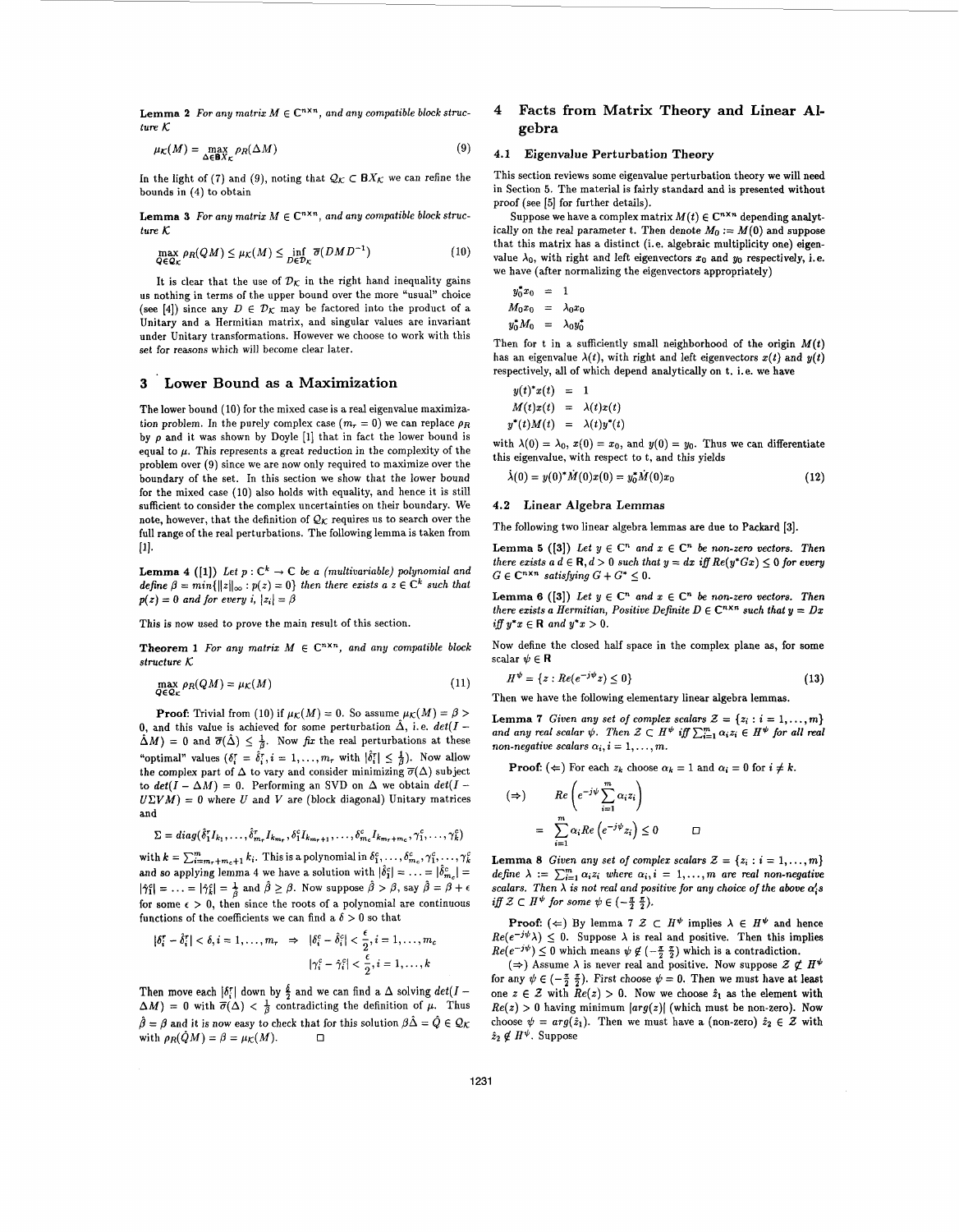$\hat{z}_1 = r_1(\cos\psi + j\sin\psi), \qquad \hat{z}_2 = r_2(\cos\phi + j\sin\phi)$ 

Then by our choice of  $\hat{z}_1$  and  $\hat{z}_2$  straightforward trigonometry yields the following facts:  $|\sin \phi| > |\sin \psi|$ ,  $sgn(\sin \phi) = -sgn(\sin \psi)$ ,  $|\cos \phi| \le$  $|\cos \psi|$ , and if  $|\cos \phi| = |\cos \psi|$  then  $\cos \phi = \cos \psi$ . Now choose  $\hat{\alpha}_1 =$ g facts:  $|\sin \phi| \ge |\sin \psi|$ , sgn(sin<br>and if  $|\cos \phi| = |\cos \psi|$  then  $\cos$ <br>and  $\alpha_2 = \frac{1}{r_2 |\sin \phi|}$ . Then we have

$$
\hat{\lambda} = \hat{\alpha}_1 \hat{z}_1 + \hat{\alpha}_2 \hat{z}_2 = \frac{\cos \psi}{|\sin \psi|} + \frac{\cos \phi}{|\sin \phi|}
$$

Thus  $\hat{\lambda}$  is real and positive which is a contradiction.  $\Box$ 

#### **5 Characterization of a Maximum Point**

We are interested in computing  $\mu_K(M)$ , which by (9) and (11) is given by

$$
\mu_K(M) = \max_{\Delta \in \mathbf{B}_{X\mathbf{r}}} \rho_R(\Delta M) = \max_{Q \in \mathcal{Q}_{K}} \rho_R(QM)
$$

For reasons of tractability we choose to consider the problem  $\max_{Q \in Q_r} \rho_R(QM)$ . However since this is a non convex problem we will in general only be able to find local maxima, and hence we will obtain a lower bound for  $\mu$ <sub>K</sub>(M) (which is the global maximum). We would like this lower bound be "tight" (i.e. close to  $\mu$ ) and so wish to rule out maxima of  $\rho_R(QM)$  which we know are only local. Thus we only consider  $Q \in \mathcal{Q}_K$  which are local maxima of  $\rho_R(QM)$  with respect not only to  $Q \in \mathcal{Q}_K$  but also to  $Q \in BX_K$ .

Note that for any  $Q \in \mathcal{Q}_{\mathcal{K}}$  and any  $\Delta \in \mathbf{B}X_{\mathcal{K}}$ , then  $Q\Delta \in \mathbf{B}X_{\mathcal{K}}$ and  $\Delta Q \in \mathbf{B}X_{\mathcal{K}}$ . Now suppose some matrix  $Q \in \mathcal{Q}_{\mathcal{K}}$  achieves a local maximum of  $\rho_R(QM)$  over  $Q \in BX_{\mathcal{K}}$ . Then it is easy to show that the matrix  $\hat{M} := QM$  has a local maximum of  $\rho_B(\hat{Q}M)$  over  $\hat{Q} \in \mathbf{B}X_K$  at  $\hat{Q} = I$ . However since the real elements of *Q* are not restricted to be on their boundary we can say more than this. For any matrix  $Q \in \mathcal{Q}_K$ (see *(5))* define the index sets

$$
\mathcal{J}(Q) = \{i \le m_r : |\delta_i^r| = 1\}
$$
\n<sup>(14)</sup>

$$
\hat{\mathcal{J}}(Q) = \{i \le m_r : |\delta_i^r| < 1\} \tag{15}
$$

and define the allowable perturbation set

$$
\hat{\mathbf{B}}\Delta_{\epsilon}(\mathcal{J},\hat{\mathcal{J}}) = \{ \Delta \in X_{\mathcal{K}} : |\delta_{i}^{r}| \leq 1, i \in \mathcal{J}, |\delta_{i}^{r}| < 1 + \epsilon, i \in \hat{\mathcal{J}},
$$
  
 
$$
|\delta_{i}^{s}| \leq 1, i = 1, \dots, m_{c}, \overline{\sigma}(\Delta_{i}^{C}) \leq 1, i = 1, \dots, m_{C}\}
$$
 (16)

We see that for sufficiently small  $\epsilon > 0$  for any  $Q \in \mathcal{Q}_K$  and any  $\Delta \in \hat{\mathbf{B}}\Delta_{\epsilon}(\mathcal{J}(Q), \hat{\mathcal{J}}(Q)),$  then  $Q\Delta \in \mathbf{B}X_{\mathcal{K}}$  and  $\Delta Q \in \mathbf{B}X_{\mathcal{K}}$ . The point of all this is that if some matrix  $Q \in \mathcal{Q}_K$  achieves a local maximum of  $\rho_R(QM)$  over  $Q \in \mathbf{B}X_\mathcal{K}$  then the matrix  $\hat{M} := QM$  has a local maximum of  $\rho_R(\hat{Q}M)$  over  $\hat{Q} \in \hat{B}\Delta_{\epsilon}(\mathcal{J}(Q), \hat{\mathcal{J}}(Q))$  (for some  $\epsilon > 0$ ) at  $\hat{Q} = I$  (and in fact the converse is true provided we assume that for every i,  $\delta_i^r \neq 0$ ).

The notation here is unfortunately rather cumbersome and tends to obscure what is a really a rather simple concept. All that the above says is that if we are at a maximum point with some of the real perturbations at interior points (we do not need to consider this possibility for the complex perturbations) then we stay inside the allowable set, and cannot increase the function, if we move these **up** or down (in magnitude).

We introduce one further piece of notation. Suppose  $M \in \mathbb{C}^{n \times n}$  has an eigenvalue  $\lambda$  with right and left eigenvectors x and y respectively. Then partition z and **y** compatibly with the block structure **as** 

$$
x = \begin{bmatrix} x_{r_1} \\ \vdots \\ x_{r_{m_r}} \\ x_{c_1} \\ \vdots \\ x_{c_{m_c}} \\ x_{C_1} \\ \vdots \\ x_{C_{m_c}} \end{bmatrix}, \qquad y = \begin{bmatrix} y_{r_1} \\ \vdots \\ y_{r_{m_r}} \\ y_{c_1} \\ \vdots \\ y_{c_{m_c}} \\ \vdots \\ y_{C_{m_c}} \end{bmatrix}
$$
 (17)

where  $x_{r_i}, y_{r_i} \in \mathbb{C}^{\kappa_i}, x_{c_i}, y_{c_i} \in \mathbb{C}^{\kappa_{m_r+i}}, x_{C_i}, y_{C_i} \in \mathbb{C}^{\kappa_{m_r+m_c+i}}$ . These will be referred to **as** the "block components" of **x** and y, and we make a "non-degeneracy" assumption that for every i (in the appropriate set),  $y_{r_i}^* x_{r_i} \neq 0$ ,  $y_{c_i}^* x_{c_i} \neq 0$ ,  $y_{C_i}^* x_{C_i} \neq 0$ .

**Theorem 2** Suppose the matrix  $M \in C^{n \times n}$  has a distinct real eigen $value \lambda_0 > 0$  with right and left eigenvectors x and y respectively, satisfying the non-degeneracy assumption. Further suppose that  $\rho_R(M) =$  $\lambda_0$ . Then if the function  $\rho_R(QM)$  attains a local maximum over the set  $Q \in \hat{\mathbf{B}}\Delta_{\epsilon}(\mathcal{J},\hat{\mathcal{J}})$  (for some  $\epsilon > 0$ ) at  $Q = I$  then there exists a matrix  $D \in \mathcal{D}_\mathcal{K}$ , with  $\theta_i = \pm \frac{\pi}{2}$  for every  $i \in \mathcal{J}$ , and a real scalar  $\psi \in (-\frac{\pi}{2}, \frac{\pi}{2})$ , such that  $y = e^{j\psi}Dx$ .

**Proof:** First we parametrize the perturbation set. Consider  $G \in$  $X_K$  with

$$
G = block diag(g_1^{\dagger} I_{k_1}, \dots, g_{m_r}^{\dagger} I_{k_{m_r}}, g_1^{\dagger} I_{k_{m_r+1}}, \dots, g_{m_c}^{\dagger} I_{k_{m_r+m_c}},
$$
  

$$
G_1^C, \dots, G_{m_C}^C) \tag{18}
$$

and the added restrictions  $g: \leq 0$ ,  $i \in \mathcal{I}$ 

$$
Re(g_i^c) \le 0, \quad i = 1,..., m_c
$$
  
\n
$$
G_i^C + G_i^{C*} \le 0, \quad i = 1,..., m_c
$$
\n(19)

Now it can be shown that for some  $\delta > 0$  then the set of all matrices  $E(t) := (I + Gt)(I - Gt)^{-1}$  for  $t \in [0, \delta)$  and G as above is an open neighborhood of  $\hat{\mathbf{B}}\Delta_{\epsilon}(\mathcal{J}, \hat{\mathcal{J}})$  about  $E(0) = I$ . So now define the matrix  $R(t) := E(t)M$ . Then it is clear that  $\rho_R(QM)$  has attained a local maximum over the set  $Q \in \hat{\mathbf{B}} \Delta_{\epsilon}(\mathcal{J}, \hat{\mathcal{J}})$  at  $Q = I$  iff  $\rho_R(R(t))$  has attained a local maximum over  $t \in [0, \delta)$  at  $t = 0$  for arbitrary G as **above.** 

Since  $R(0) = M$  has a distinct real eigenvalue  $\lambda_0$  we have (for some non-empty interval about the origin) an analytic function  $\lambda(t)$ , with  $\lambda(0) = \lambda_0$ , and  $\lambda(t)$  an eigenvalue of  $R(t)$ . Thus we can differentiate to obtain

$$
\dot{\lambda}(0) = y^* \dot{R}(0)x = 2y^* GMx = 2\lambda_0 y^* Gx \qquad (20)
$$

In block notation this becomes

$$
\dot{\lambda}(0) = 2\lambda_0 \left( \sum_{i=1}^{m_{\tau}} g_i^{\tau} y_i^{\tau *} x_i^{\tau} + \sum_{i=1}^{m_{\zeta}} g_i^{\zeta} y_i^{\zeta *} x_i^{\zeta} + \sum_{i=1}^{m_{\zeta}} y_i^{\zeta *} G_i^{\zeta} x_i^{\zeta} \right)
$$
(21)

Define the set of points

$$
\mathcal{Z} = \{z_i : i = 1, ..., m\} = \{g_i^r y_i^{r*} x_i^r : i = 1, ..., m_r\} \cup
$$
  

$$
\{g_i^c y_i^{cr} x_i^c : i = 1, ..., m_c\} \cup \{y_i^{C*} G_i^{C} x_i^{C} : i = 1, ..., m_C\} (22)
$$

with the obvious identification for the elements  $z_i$ . Now since we are at a maximum point we have that  $\lambda(0)$  is never real and positive. Thus, noting that we may independently scale  $g_i^r, g_i^c, G_i^C$  by arbitrary nonnegative scalars and still satisfy **(19),** then applying lemma 8 to **(21)**  and (22) gives that this is true iff  $\mathcal{Z} \subset H^{\psi}$  for some  $\psi \in (-\frac{\pi}{2}, \frac{\pi}{2})$  for each  $G \in X_K$  satisfying (19). It is tedious but straightforward to verify that the following conditions are necessary and sufficient to ensure this (apply lemma **7** to (19) and use similar constructions to lemma **8):** 

$$
Re(e^{j\psi}y_i^{r*}x_i^r) \ge 0 \quad i = 1,..., m_r
$$
  
\n
$$
Re(e^{j\psi}y_i^{r*}x_i^r) = 0 \quad i \in \hat{\mathcal{J}}
$$
  
\n
$$
e^{j\psi}y_i^{r*}x_i^c \in (0 \infty) \quad i = 1,..., m_c
$$
  
\n
$$
Re(e^{j\psi}y_i^{r*}G_i^{C}x_i^{C}) \le 0 \quad \text{for all } G_i^{C} \text{ with } G_i^{C} + G_i^{C*} \le 0,
$$
  
\n
$$
i = 1,..., m_C
$$
\n(23)

for some  $\psi \in (-\frac{\pi}{2}, \frac{\pi}{2})$ . Note that in the pure complex case the normalization condition  $y^*x = 1$  implies  $\psi = 0$ . Since the scalar  $e^{j\psi}$  terms may simply be absorbed into one of the vectors we can apply lemmas *5* and **6** to each block component of **x** and **y** to obtain the equivalent conditions

$$
y_i^r = e^{j\psi}e^{j\theta_i}D_ix_i^r \t 0 < D_i = D_i^*, \theta_i \in [-\frac{\pi}{2}\frac{\pi}{2}], i = 1, ..., m_r
$$
  
\n
$$
y_i^r = e^{j\psi}e^{j\theta_i}D_ix_i^r \t 0 < D_i = D_i^*, \theta_i = \pm\frac{\pi}{2}, i \in \hat{\mathcal{J}}
$$
  
\n
$$
y_i^c = e^{j\psi}D_ix_i^c \t 0 < D_i = D_i^*, i = 1, ..., m_c
$$
  
\n
$$
y_i^C = e^{j\psi}d_ix_i^C \t 0 < d_i \in \mathbb{R}, i = 1, ..., m_c
$$
\n(24)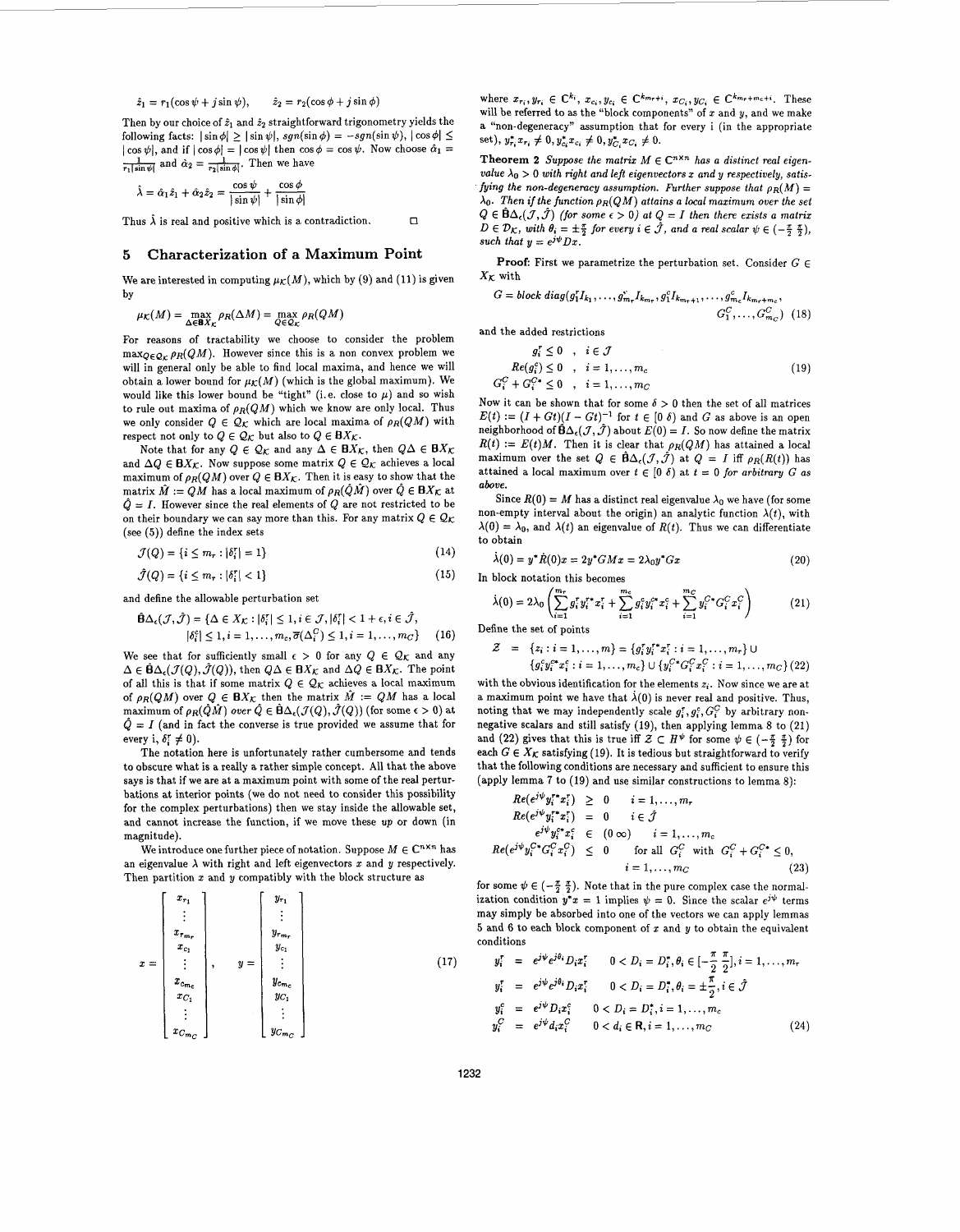Stacking these relations in matrix form yields  $y = e^{j\psi}Dx$  with *D* of the required form. *0* 

**Remarks:** We note from the proof that we immediately have a partial converse to theorem 2, namely that if  $y = e^{j\psi}Dx$  under the above assumptions, then no directional derivative (in the above sense) of the eigenvalue achieving  $\rho_R(QM)$  over the set  $Q \in \hat{B}\Delta_{\epsilon}(\mathcal{J}, \hat{\mathcal{J}})$  is real and positive at  $Q = I$ .

The assumption of a distinct eigenvalue was made to ensure differentiability. Since we are maximizing this eigenvalue it is generic that it will be distinct at the maximum, and hence this assumption should not prove restrictive. This also suggests that it should be possible to eliminate this assumption. Another assumption in the theorem statement is that of non-degeneracy, which will also hold generically. It appears that the degenerate cases where the proof breaks down correspond to saddle points. Thus it is conjectured that theorem **2** and all the results which follow hold with both of these assumptions removed, and this is being investigated.

## **6 A Decomposition at** *p*

Theorem 2 gives us a characterization of a maximum point of  $\rho_R(QM)$ in terms of an alignment of the right and left eigenvectors of  $QM$ . This leads directly to the following decomposition.

**Theorem 3** *Suppose*  $Q \in Q_K$  *achieves the global maximum for the* problem  $\max_{Q \in \mathcal{Q}_K} \rho_R(QM)$ , and that the eigenvalue achieving  $\rho_R(QM)$ , *denoted p, is distinct and positive. Then if the right and left eigenvectors of QM, denoted x and y respectively, satisfy the non-degenemcy assumption, there exists a matrix*  $D \in \mathcal{D}_K$  *with*  $D^2 \in \mathcal{D}_K$  *and*  $\theta_i = \pm \frac{\pi}{4}$ *for*  $i \in \hat{\mathcal{J}}(Q)$  such that

$$
QDMD^{-1}(Dx) = \beta Dx
$$
  

$$
(x^*D^*)QD^*M(D^*)^{-1} = \beta x^*D^*
$$
 (25)

*with*  $\beta = \mu_K(M)$ .

**Proof:** By theorem 1 we immediately have  $\beta = \mu_K(M)$ . Thus by lemma 2,  $Q \in \mathcal{Q}_K$  is also a global maximum of  $\rho_R(QM)$  over  $Q \in \mathbf{B}X_K$ . Hence the matrix  $\hat{M} := QM$  achieves a maximum of  $\rho_R(\hat{Q} \hat{M})$  over  $\hat{Q} \in \hat{\mathbf{B}} \Delta_{\epsilon}(\mathcal{J}(Q), \hat{\mathcal{J}}(Q))$  (for some  $\epsilon > 0$ ) at  $\hat{Q} = I$ . Now apply theorem 2 to conclude  $y = e^{j\psi} \hat{D}x$  with  $\hat{D} \in \mathcal{D}_{\mathcal{K}}$  and  $\hat{\theta}_i = \pm \frac{\pi}{2}$ for  $i \in \hat{\mathcal{J}}(Q)$ . Now define *D* as the unique matrix such that  $D \in \mathcal{D}_{\mathcal{K}}$ and  $D^2 = \hat{D}$ . Substitution of this into the right and left eigenvalue equations of  $QM$  and simple manipulations (note that for any  $Q \in \mathcal{Q}_K$ and any  $D \in \mathcal{D}_\mathcal{K}$ ,  $Q$  and  $D$  commute) yields the result.  $\square$ 

**Remarks:** We note from the proof that we have a decomposition as above (but with  $\beta$  not necessarily equal to  $\mu_K(M)$ ) at any  $Q \in \mathcal{Q}_K$ which maximizes  $\rho_R(QM)$  over  $Q \in BX_K$  under the above assumptions on the eigenvalue and eigenvectors.

Employing simple manipulations of **(25)** yields a partial converse of this theorem. If we have a decomposition as in  $(25)$  with  $\beta$  real and positive and  $x$  non-zero, then we have that  $\beta$  is an eigenvalue of  $QM$ with right and left eigenvectors  $x$  and  $y$  respectively (thus  $\beta$  is a lower bound for  $\mu_K(M)$ ) where  $y = re^{j\psi}D^2x$  with *D* as above, *r* a positive real scalar (which we could thus absorb into *D*), and  $\psi \in [-\frac{\pi}{2}, \frac{\pi}{2}]$ . If we add the further technical assumption that we are not in the special case of  $\theta_i = \pm \frac{\pi}{4}$  for all  $i = 1, ..., m_r$  and  $m_c = 0, m_c = 0$  then we have  $\psi \in (-\frac{\pi}{2}, \frac{\pi}{2}).$ 

It is well known that for the purely complex **case** we have a decomposition at *p* (see Packard **[3])** and **(25)** extends this result to the mixed case  $(m_r \neq 0)$ .

Thus we (almost) always have a decomposition at  $\mu$  of the form (25), and any such decomposition gives us a lower bound for  $\mu$ . Now we reformulate this condition into a set of vector equations.

**Lemma 9** *Suppose we have matrices*  $Q \in \mathcal{Q}_K$  *with*  $\delta_i^r \neq 0$  *for*  $i =$ **l**<sub>*l*</sub>...,*m<sub>r</sub>* and  $\hat{D} \in \mathcal{D}_\mathcal{K}$  with  $\hat{D}^2 \in \mathcal{D}_\mathcal{K}$  and  $\hat{\theta}_i = \pm \frac{\pi}{4}$  for  $i \in \hat{\mathcal{J}}(Q)$ . *Then we have a non-zero vector*  $\hat{x}$ , *and a real positive scalar*  $\beta$  *such that* 

$$
Q\hat{D}M\hat{D}^{-1}(\hat{D}\hat{x}) = \beta\hat{D}\hat{x}
$$
  

$$
(\hat{x}^*\hat{D}^*)Q\hat{D}^*M(\hat{D}^*)^{-1} = \beta\hat{x}^*\hat{D}^*
$$
 (26)

*iff there exists a matrix D*  $\in \mathcal{D}_K$  *with*  $\theta_i = \pm \frac{\pi}{2}$  *for*  $i \in \hat{\mathcal{J}}(Q)$  *and non-zero vectors b, a, z, w such that* 

$$
Mb = \beta a \qquad M^* z = \beta w
$$
  
\n
$$
b = Qa \qquad b = D^{-1}w
$$
  
\n
$$
z = Q^* Q Da \qquad z = Q^* w
$$
 (27)

**Proof:**  $(\Rightarrow)$  Define  $x = \hat{D}\hat{x}$  and  $b, a, z, w$  as

$$
b = \hat{D}^{-1}x \qquad a = \hat{D}^{-1}Q^{-1}x
$$
  

$$
z = \hat{D}Q^*x \qquad w = \hat{D}x
$$

Finally define  $D = \hat{D}^2$  and the result follows.

( $\Leftarrow$ ) Defining  $\hat{D}$  as the unique matrix  $\hat{D} \in \mathcal{D}_\mathcal{K}$  such that  $\hat{D}^2 = D$ ,  $\hat{d} \hat{x} = b$  the result follows directly. and  $\hat{x} = b$  the result follows directly.

**Remarks:** We note that assumption  $\delta$ :  $\neq$  0 for  $i = 1, ..., m_r$  was included to ensure that Q was non-singular. This assumption was used in showing the necessity of **(27)** but was not required to show sufficiency of  $(27)$ .

#### **7 A Power Algorithm for the Lower Bound**

In light of lemma 9 the problem of computing a lower bound for  $\mu_{\mathcal{K}}(M)$ is reduced to one of finding a solution to the set of equations in **(27)**  which gives **us** a decomposition **as** in **(25).** In order to do this we first note that if we partition *b,a,z, w* compatibly with the block structure **as** in **(17)** then the set of constraint equations

$$
\begin{array}{ccc}\nb = Qa & b = D^{-1}w \\
z = Q^*QDa & z = Q^*w\n\end{array}
$$

can be broken down into a series of **m** similar independent constraint equations on the block components (since *Q* and *D* are block diagonal). These equations are of three types corresponding to a repeated real scalar block, a repeated complex scalar block, or a full complex block. We now consider a generic constraint of each type. The following two lemmas are due to Packard **131.** 

Lemma 10 (Repeated Complex Scalar Block  $[3]$ ) Let  $b, a, z, w \in$  $C^k$  *be non-zero vectors with*  $a^*w \neq 0$ . Then there exists a complex *scalar q with*  $|q| = 1$ , *and a complex matrix*  $D \in C^{k \times k}$  *with*  $0 < D = D^*$ *such that* 

$$
b = qa \t b = D^{-1}u
$$
  

$$
z = q^*qDa \t z = q^*w
$$

*if and only if* 

$$
z = \frac{w^*a}{|w^*a|}w \qquad b = \frac{a^*w}{|a^*w|}a \tag{28}
$$

**Lemma 11 (Full Complex Block [3])** Let  $b, a, z, w \in C^k$  be nonzero vectors. Then there exists a complex matrix  $Q \in \mathbb{C}^{k \times k}$  with  $Q^*Q = I_k$ , and a real positive scalar d such that

$$
b = Qa \qquad b = d^{-1}w
$$
  

$$
z = Q^*Q da \qquad z = Q^*w
$$

*if and only if* 

$$
z = \frac{|w|}{|a|}a \qquad b = \frac{|a|}{|w|}w \tag{29}
$$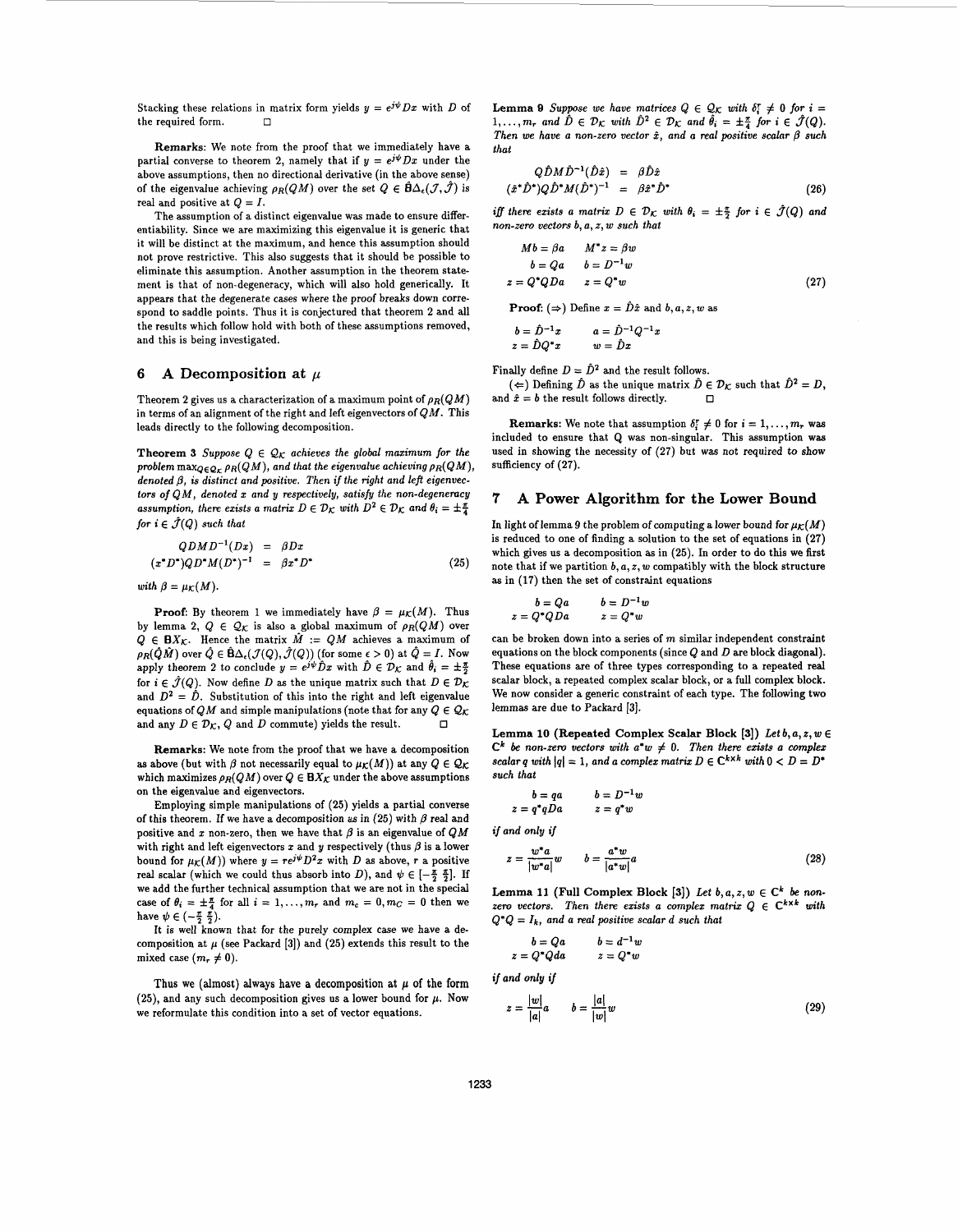Now we consider a repeated real scalar block, bearing in mind that we have additional constraints if the real perturbation is not on the boundary (i.e. for  $i \in \hat{\mathcal{J}}(Q)$ )

Lemma 12 (Repeated Real Scalar Block) Let  $b, a, z, w \in \mathbb{C}^k$  be *non-zero vectors with*  $a^*w \neq 0$ . Then we have a real scalar q with  $|q| \leq 1$ , *a real scalar*  $\theta \in \left[-\frac{\pi}{2}, \frac{\pi}{2}\right]$ , *and a complex matrix*  $D \in \mathbb{C}^{k \times k}$  with  $0 < D = D^*$  such that

$$
b = qa \t b = e^{-j\theta} D^{-1} w
$$
  

$$
z = q^* q e^{j\theta} Da \t z = q^* w
$$
  
with  $\theta = \pm \frac{\pi}{2}$  for  $|q| < 1$  iff

*z=qw b=qa* **(30)** 

*with* 

$$
Re(a^*w) \ge 0 \quad for \quad q = 1
$$
  
\n
$$
Re(a^*w) \le 0 \quad for \quad q = -1
$$
  
\n
$$
Re(a^*w) = 0 \quad for \quad |q| < 1
$$
\n(31)

**Proof:**  $(\Rightarrow)$  Immediately we have  $z = qw$  and  $b = qa$ . Thus  $a^*w = \frac{1}{b}b^*w = \frac{1}{c}e^{j\theta}w^*(D^*)^{-1}w$ . Now  $q = 1$  implies  $arg(a^*w) = \theta$  and hence  $\mathring{Re}(w^*a) \geq 0$ . Similarly  $q = -1$  implies  $arg(a^*w) = \theta + \pi$  and hence  $Re(w^*a) \leq 0$ . Finally  $|q| < 1$  implies  $arg(a^*w) = \theta$  or  $\theta + \pi$ with  $\theta = \pm \frac{\pi}{2}$ . Thus  $arg(a^*w) = \pm \frac{\pi}{2}$  and so  $Re(a^*w) = 0$ .

 $(\Leftarrow)$  Immediately we have  $b = qa$  and  $z = q^*w$ , and so  $b^*w =$  $qa^*w$ . Denoting  $\theta = arg(b^*w)$  we see that for  $q = 1$   $Re(a^*w) \ge 0$ which implies  $Re(b^*w) \ge 0$  and so  $\theta \in [-\frac{\pi}{2}, \frac{\pi}{2}]$ . Similarly for  $q = -1$  $Re(a^*w) \le 0$  which implies  $Re(b^*w) \ge 0$  and so  $\theta \in [-\frac{\pi}{2}, \frac{\pi}{2}]$ . Finally for  $|q| < 1$   $Re(a^*w) = 0$  which implies  $Re(b^*w) = 0$  and so  $\theta = \pm \frac{\pi}{2}$ . Now  $b^*(e^{-j\theta}w)$  is real and positive and so applying lemma 6 we have a matrix  $\hat{D}$  with  $0 < \hat{D} = \hat{D}^*$  such that  $b = e^{-j\theta} \hat{D}w$ . Define  $D = \hat{D}^{-1}$ and we have  $b = e^{-j\theta} D^{-1}w$  and  $z = q^*w = q^*e^{j\theta}Db = q^*qe^{j\theta}Da$ . *0* 

These lemmas now allow us (with a few technical assumptions) to eliminate the matrices *Q* and *D* from **(27).** In order to avoid the notation becoming excessive we consider a simple block structure with  $m_r = m_c = m_C = 1$  for the remainder of this section. We stress *that this is purely for notational convenience, and that the general formulae for an arbitrary block structure, as defined in Section* **2,** *are simply obtained by duplicating the appropriate formulae for each block.*  So given  $K = (k_1, k_2, k_3)$ the appropriate scaling sets become

$$
Q_{sub} = \{block\} \{block \, diag(q^r I_{k_1}, q^c I_{k_2}, Q^C) : q^r \in [-1 \, 1],
$$
  

$$
q^{c*} q^c = 1, Q^{C*} Q^C = I_{k_3} \}
$$
 (32)

$$
\mathcal{D}_{sub} = \{block\;diag(e^{j\theta}D_1, D_2, d_1I_{k_3}) : \theta \in [-\frac{\pi}{2}, \frac{\pi}{2}], 0 < D_i = D_i^* \in C^{k_i \times k_i}, 0 < d_1 \in \mathbb{R}\}
$$
\n(33)

and we partition  $b, a, z, w$  compatibly with this block structure as

$$
b = \begin{bmatrix} b_1 \\ b_2 \\ b_3 \end{bmatrix}, \quad a = \begin{bmatrix} a_1 \\ a_2 \\ a_3 \end{bmatrix}, \quad z = \begin{bmatrix} z_1 \\ z_2 \\ z_3 \end{bmatrix}, \quad w = \begin{bmatrix} w_1 \\ w_2 \\ w_3 \end{bmatrix}
$$
 (34)

where  $b_i, a_i, z_i, w_i \in \mathbb{C}^{k_i}$ . Then we obtain our final form of (27) as

**Theorem 4** *Suppose we have vectors*  $b, a, z, w \in \mathbb{C}^n$  *partitioned as in (34) with*  $b_i, a_i, z_i, w_i \neq 0$  and  $a_1^* w_1, a_2^* w_2 \neq 0$ . Then there exist *matrices*  $Q \in \mathcal{Q}_{sub}$  *and*  $D \in \mathcal{D}_{sub}$ *, and a positive real scalar*  $\beta$  *such that* 

$$
Mb = \beta a \qquad M^*z = \beta w
$$
  
\n
$$
b = Qa \qquad b = D^{-1}w
$$
  
\n
$$
z = Q^*QDa \qquad z = Q^*w
$$

with 
$$
\theta \in \left[-\frac{\pi}{2}, \frac{\pi}{2}\right]
$$
 and  $\theta = \pm \frac{\pi}{2}$  for  $|q^r| < 1$  iff

$$
Mb = \beta a
$$

$$
z_1 = qw_1 \t z_2 = \frac{w_2 a_2}{|w_2^* a_2|} w_2 \t z_3 = \frac{|w_3|}{|a_3|} a_3 \t (35)
$$
  
\n
$$
M^* z = \beta w \t b_1 = q a_1 \t b_2 = \frac{a_2^* w_2}{|a_2^* w_2|} a_2 \t b_3 = \frac{|a_3|}{|w_3|} w_3
$$

*for some real scalar*  $q \in [-1, 1]$  *with* 

$$
Re(a_1^*w_1) \ge 0 \quad for \quad q = 1
$$
  
\n
$$
Re(a_1^*w_1) \le 0 \quad for \quad q = -1
$$
  
\n
$$
Re(a_1^*w_1) = 0 \quad for \quad |q| < 1
$$
\n(36)

**Proof:** Apply lemmas **10, 11** and **12** to the appropriate block components.  $\Box$ 

**Remarks:** Since the relationships **(35)** and **(36)** are unaffected if we multiply  $b$  and  $a$  by an arbitrary positive real scalar  $\alpha$ , and  $z$  and  $w$ by an arbitrary positive real scalar  $\gamma$ , then in searching for solutions to these equations we may impose the additional restriction  $|a| = |w| = 1$ .

Any solution to **(35)** and **(36)** immediately gives us a decomposition as in (25) and hence  $\beta$  is a lower bound for  $\mu$ <sub>K</sub>(M). We also note that, under certain technical assumptions **(as** given), there always exists a solution to these equations with  $\beta = \mu_K(M)$ . We now propose finding a solution to this system of equations via the following power iteration:

$$
\tilde{\beta}_{k+1} a_{k+1} = Mb_k
$$
\n
$$
z_{1_{k+1}} = \tilde{q}_{k+1} w_{1_k} \quad z_{2_{k+1}} = \frac{w_{2_k}^* a_{2_{k+1}}}{|w_{2_k}^* a_{2_{k+1}}|} w_{2_k}
$$
\n
$$
z_{3_{k+1}} = \frac{|w_{3_k}|}{|a_{3_{k+1}}|} a_{3_{k+1}}
$$
\n
$$
\hat{\beta}_{k+1} w_{k+1} = M^* z_{k+1}
$$
\n
$$
b_{1_{k+1}} = \tilde{q}_{k+1} a_{1_{k+1}} \quad b_{2_{k+1}} = \frac{a_{2_{k+1}}^* w_{2_{k+1}}}{|a_{2_{k+1}}^* w_{2_{k+1}}|} a_{2_{k+1}}
$$
\n
$$
b_{3_{k+1}} = \frac{|a_{3_{k+1}}|}{|w_{3_{k+1}}|} w_{3_{k+1}}
$$
\n
$$
(37)
$$

where  $\tilde{q}_{k+1}$  and  $\hat{q}_{k+1}$  evolve as

 $\mathbf{r}$ 

$$
\tilde{\alpha}_{k+1} = sgn(\hat{q}_k) \frac{|b_{1_k}|}{|a_{1_{k+1}}|} + Re(a_{1_{k+1}}^* w_{1_k})
$$
  
\nIf  $|\tilde{\alpha}_{k+1}| \ge 1$  then  $\tilde{q}_{k+1} = \frac{\tilde{\alpha}_{k+1}}{|\tilde{\alpha}_{k+1}|}$   
\nEise  $\tilde{q}_{k+1} = \tilde{\alpha}_{k+1}$   
\n
$$
\hat{\alpha}_{k+1} = sgn(\tilde{q}_{k+1}) \frac{|b_{1_k}|}{|a_{1_{k+1}}|} + Re(a_{1_{k+1}}^* w_{1_{k+1}})
$$
  
\nIf  $|\tilde{\alpha}_{k+1}| \ge 1$  then  $\hat{q}_{k+1} = \frac{\hat{\alpha}_{k+1}}{|\hat{\alpha}_{k+1}|}$   
\nElse  $\hat{q}_{k+1} = \hat{\alpha}_{k+1}$ 

and  $\tilde{\beta}_{k+1}, \hat{\beta}_{k+1}$  are chosen positive real so that  $|a_{k+1}| = |w_{k+1}| = 1$ .

It is now straightforward to verify that if the algorithm converges to some equilibrium point then we satisfy the appropriate constraints on each block component and hence by lemmas **10, 11,** and **12** we have have non-zero vectors  $b, a, z, w \in \mathbb{C}^n$ , matrices  $Q \in \mathcal{Q}_{sub}, D \in \mathcal{D}_{sub}$ , and positive real scalars  $\tilde{\beta}$ ,  $\hat{\beta}$  such that

$$
Mb = \beta a \qquad M^*z = \beta w
$$
  
\n
$$
b = Qa \qquad b = D^{-1}w
$$
  
\n
$$
z = Q^*QDa \qquad z = Q^*w
$$
 (39)

Thus if  $\tilde{\beta} = \hat{\beta}$  then we satisfy (27) and so have a decomposition as in (25), and hence  $\tilde{\beta}$  is a lower bound for  $\mu_{\mathcal{K}}(M)$ . We note that if  $\tilde{\beta} \neq \hat{\beta}$